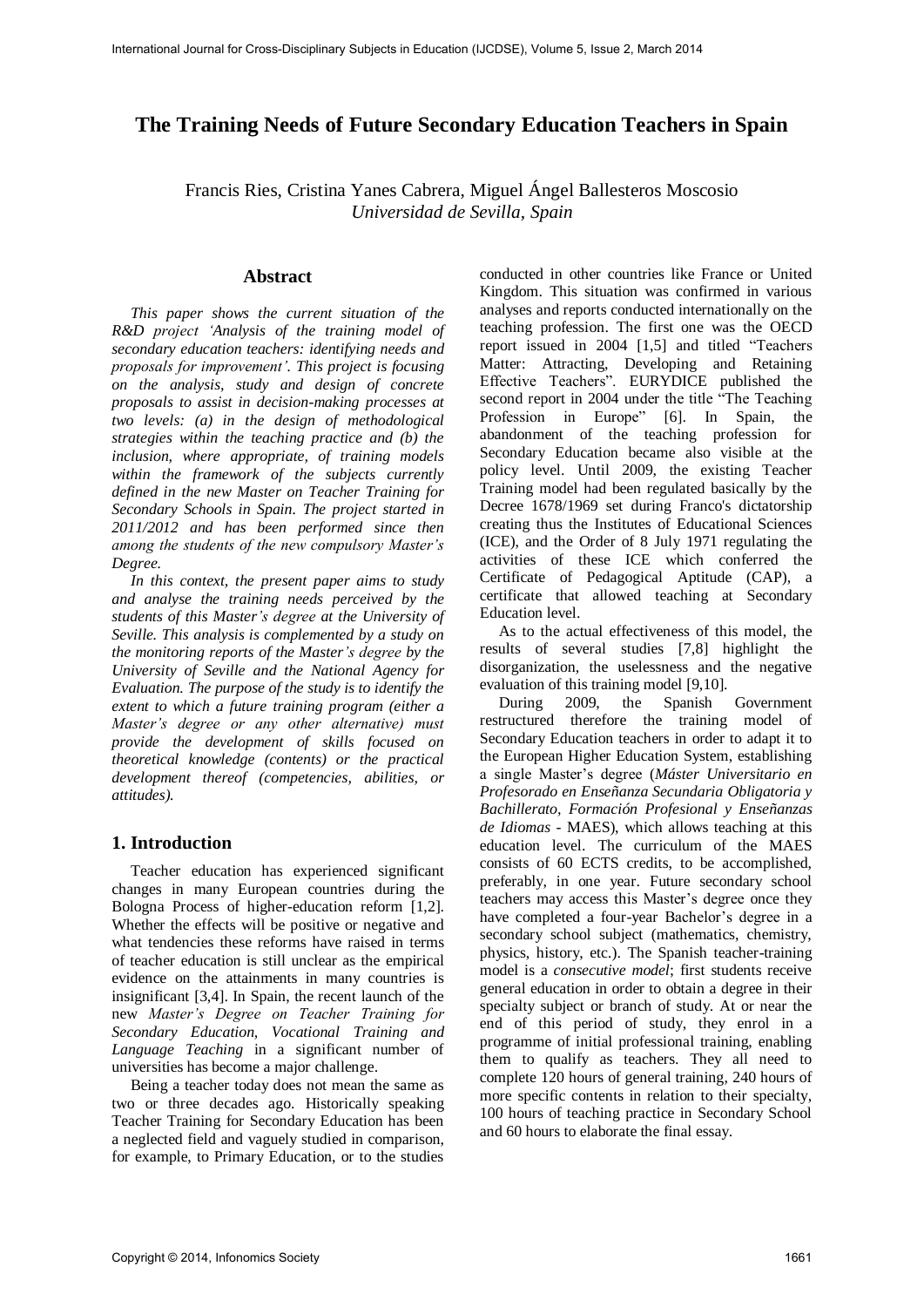The curriculum of the new Master's degree is based on a Ministerial Order that establishes the requirements for verification of official university degrees, which means that for the first time, the training model for all the Spanish territory was unified. Furthermore, reviewing the contents of this training model it is observable that some of the training principles discussed recently by researchers in Teacher Education have been included [11,12,13].

Five years have passed since the establishment of the MAES in Spain and, consequently, an evaluation of this model is required based, among other things, on the training needs that future teachers perceive as necessary in order to deal with the educational practice and hence contribute to improving the new training process in order to adjust it to the changing contexts in school.

## **2. Objectives**

The overall objective of this research is to study and analyse the training needs of the students (future teachers) that enrolled for the MAES degree at University of Seville. In order to complete our main objective, the master students completed an *ad hoc* questionnaire on aspects directly related to the development of skills that are useful in their future teaching practice, both at personal level and in relation to their previous education. Moreover, the research aims to provide information on these topics and conditions which are contained in the official reports [14] developed in the current legislative framework to comply with the regulations (Article 27 of the Royal Decree  $1393/2007$  of October  $29<sup>th</sup>$ , as modified by Royal Decree  $861/2010$  of July  $2<sup>nd</sup>$ ) and the report posted by ANECA (*Agencia Nacional de Evaluación de la Calidad y Acreditación*) in 2012 which reflects the findings of a nationwide survey on the implementation of the MAES degree. All these reports collect the opinions and the perceptions of the members of the university community involved in the development of the master's degree.

More specifically we sought:

• To understand the personal and professional reasons that have led and motivated student teachers to enrol in the Master's degree.

• To assess the disciplinary knowledge of future teachers, at theoretical, practical and policy level.

• To analyse the knowledge they have on skills for critical thinking.

• To specify the knowledge they possess in relation to the conflict situations they may encounter in their future practice as teachers, as well as the ability to take decisions in order to resolve such conflicts, and other exceptional situations.

• To know the level of normative, theoretical and practical knowledge in relation to the various elements associated with attention to diversity.

• To analyse the knowledge that these future teachers have in relation to the skills necessary to work and interact with families and the knowledge of the socio-economic environment.

• To complete this whole analysis through the study of the boundary conditions and other elements involved in the processes of teaching and learning designed in the MAES degree.

Briefly, the purpose of the study is to identify the extent to which a future training program (either a Master's degree or any other alternative) must provide the development of skills focused on theoretical knowledge (contents) or the practical development thereof (competences, skills, or attitudes).

The work presented in this article is part of an R&D project that has been conceived as a platform for analysis, study and design of specific proposals to assist in decision-making processes at two levels: (a) the design of methodological strategies within the teaching practice and (b) the inclusion, where appropriate, of training models within the framework of the subjects currently defined in the Master's Degree.

This national R&D project started in 2011/2012 and has been performed since then among the students of the new compulsory Master's Degree.

# **3. Analysis of the competencies in the Spanish teacher-training model**

The Teacher Training model, as considered above, is structured through a general common body of knowledge (mainly didactical and pedagogical) and explicit subjects specializing the future teachers. For all of them specific competences related to teaching are established. In relation to the objectives of this study we focused on some of them already treated by some authors [15,16]. We define competence as a cluster of related abilities, commitments, knowledge, and skills that enable a person to act effectively in a job or situation. It produces tangible results and informs us as to the degree of control achieved [17]. Taking into account the definition of competence, we selected those competencies, which we believe should be present in the initial teacher education at this level.

We are aware that this is only an initial approach, since the knowledge of the training needs identified by the participants in this study can offer new perspectives for further investigations. A 'good teacher' could be described with five 'Ps' (practice, profession, person, *partilha* - co-work, and public) considering within the training program the practical component, the professional culture, the personal dimensions, the collective logic and the public presence of teachers [18]. Among the possible competencies, we considered those that are more focused on teaching practice, on the individual and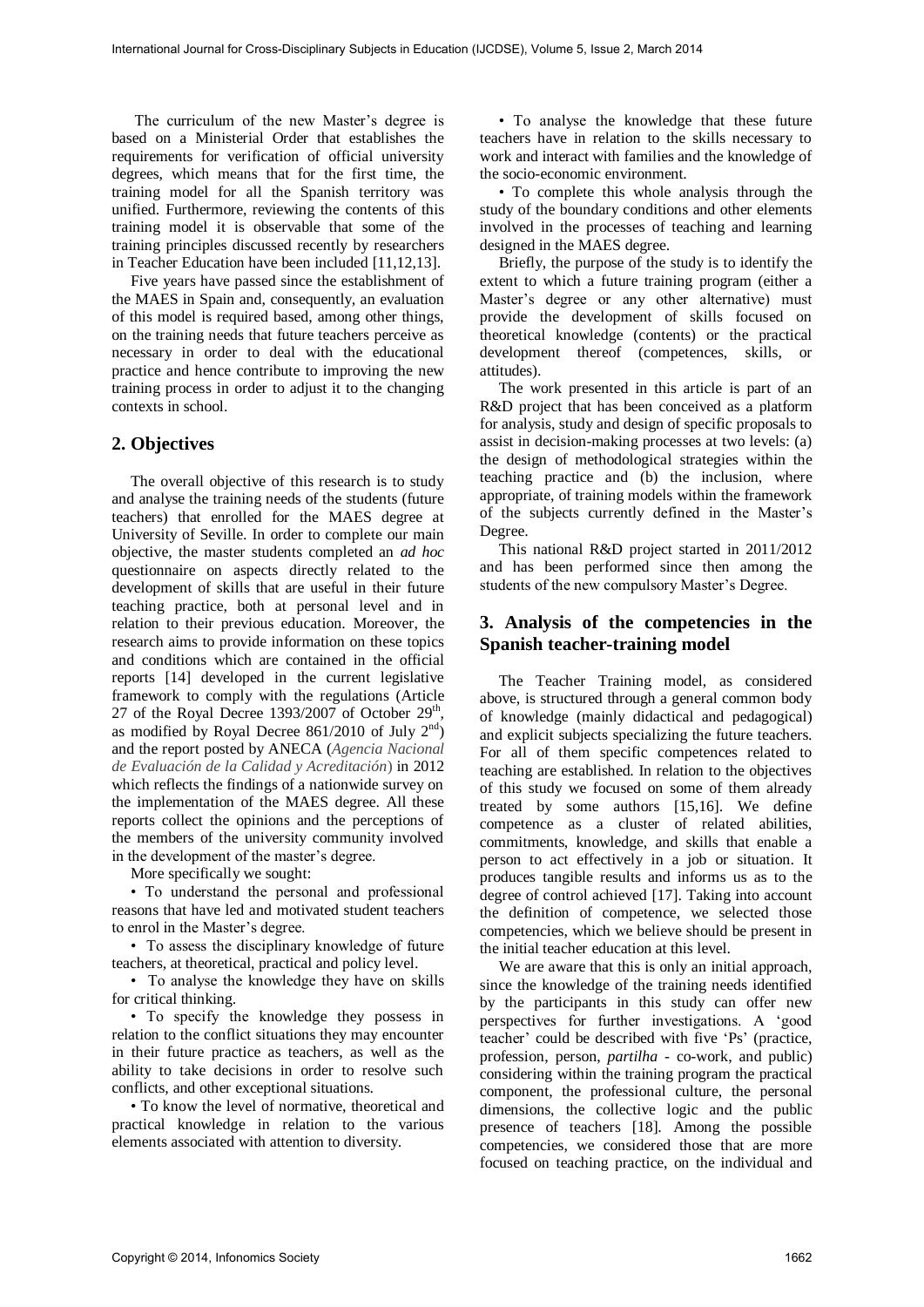cooperative work, leaving for a further study those that are linked to the teaching profession. The analysed competencies are: disciplinary knowledge, development of critical thinking, resolving problems and conflicts in special education contexts, decisionmaking capacity, dealing with diversity, communication and development of collaborative processes in the institutional framework, work with the community and with families and, finally, knowledge of the environment.

The disciplinary knowledge is one of the components of specialized pedagogical knowledge and it derives from the teacher's ability to select and properly analyse the subjects and from his/her ability to adapt the meaning and to identify its social and educational validity [19]. All closely related to the ability to conduct a curriculum planning that includes all components of the teaching-learning process. In addition, such knowledge is understood as theoretical knowledge *per se*, and, among other functions, has an impact focused on practice [20].

Although, undoubtedly, in addition to acquiring disciplinary knowledge and pedagogical and didactic skills, nowadays, secondary education teachers are expected to develop other specific skills to respond to the continuing demands emanating from their own practice as teachers. In this context, we could address the ability to develop and create the students' critical thinking. Currently, in the teaching-learning process students continue to play a passive role. Within their traditional training, most of the time the students end up memorizing concepts without being able to deal with situations and problems with criticality and reflection [21]. In this sense, and based on former studies [22,23], we have characterized the skills of critical thinking as: the ability of verbal reasoning and analysis of arguments, ability to explain, to predict and to control events of everyday life and to reflect on them and the ability in recognizing and defining a problem from certain data, the selection of relevant information and contrasting the different alternative solutions and their results. The last ability would be closely linked to the skills that we have noted as resolving problems and conflicts in special education contexts and decision-making ability.

As several studies have shown the work conditions of teaching have changed during the last decades and consequently the teachers have great difficulty solving, for example, conflicts in school. In our modern societies and in the context of netsocialization innovative elements are integrated that mark enriching trends, although not without conflicts, such as immigration and intercultural relations [24].

As a result, another factor to be considered in teaching practice that affects the initial training is the attention to diversity covered by the Act of Education (LOE) 2/2006. The Act states that education is the means to encourage individual

differences with the goal of social cohesion. Subsequently this involves a specific support to students with special educational needs, disabilities, with high intellectual level, or from other countries [25].

In this sense, research conducted in some Spanish regions, such as Extremadura and the Canary Islands, show that immigration is a very important component to be considered in the planning of any teaching activity [26]. Recent studies have shown that almost 80% of the teachers expressed their concern for training in intercultural education, which only serves to emphasize the immediate need to design training plans corresponding to this demand [27]. It is this sense educational action should not be installed as part of an action-reaction process, but must be preventive and proactive [28].

Finally, one of the essential aspects barely studied at this educational level refers to the processes of horizontal communication between professionals, as well as their relationships with the families of students. In this sense, the departmental structure should be a forum for teachers to socialize and organize their teaching. By contrast, teachers do not feel supported, and rarely find a place at school to share their experiences or to discuss their concerns in order to find a cooperative solution. Therefore, teachers should conceive their interrelated practice with the school as a whole and with the practice of other colleagues. That is the reason that explains why all aspects relating to the personal nature of teaching practice must be taken into consideration [29], aspects such as the participation of teachers in school life, the collaborative work with other teachers, and the establishment of relationships with other agents that affect the education of students, such as families and other professionals. These processes should be included in the initial training of teachers and their analysis has to be based on the needs currently identified by teachers [30].

Regarding the relations with families, only a few studies focus on relationships and cooperative actions with teachers, and they are mostly focused on primary education [31]. In this direction the studies developed by Bronfenbrenner, Cochran and Cross are an important benchmark within the Family Development Credential Program. They conducted research on the relations between school and the family, exhibiting the differences between the teachers' and the parents' perceptions in regard for the education of their children.

Indeed, this aspect is largely conditioned by the type of school (rural or urban), or by the socioeconomic status of students. In any case, it is very important that future teachers require the ability to be very familiar with the environment. According to the same author, one of the elements that commonly lead to failure in the educational practice is the lack of knowledge of the environment in which teachers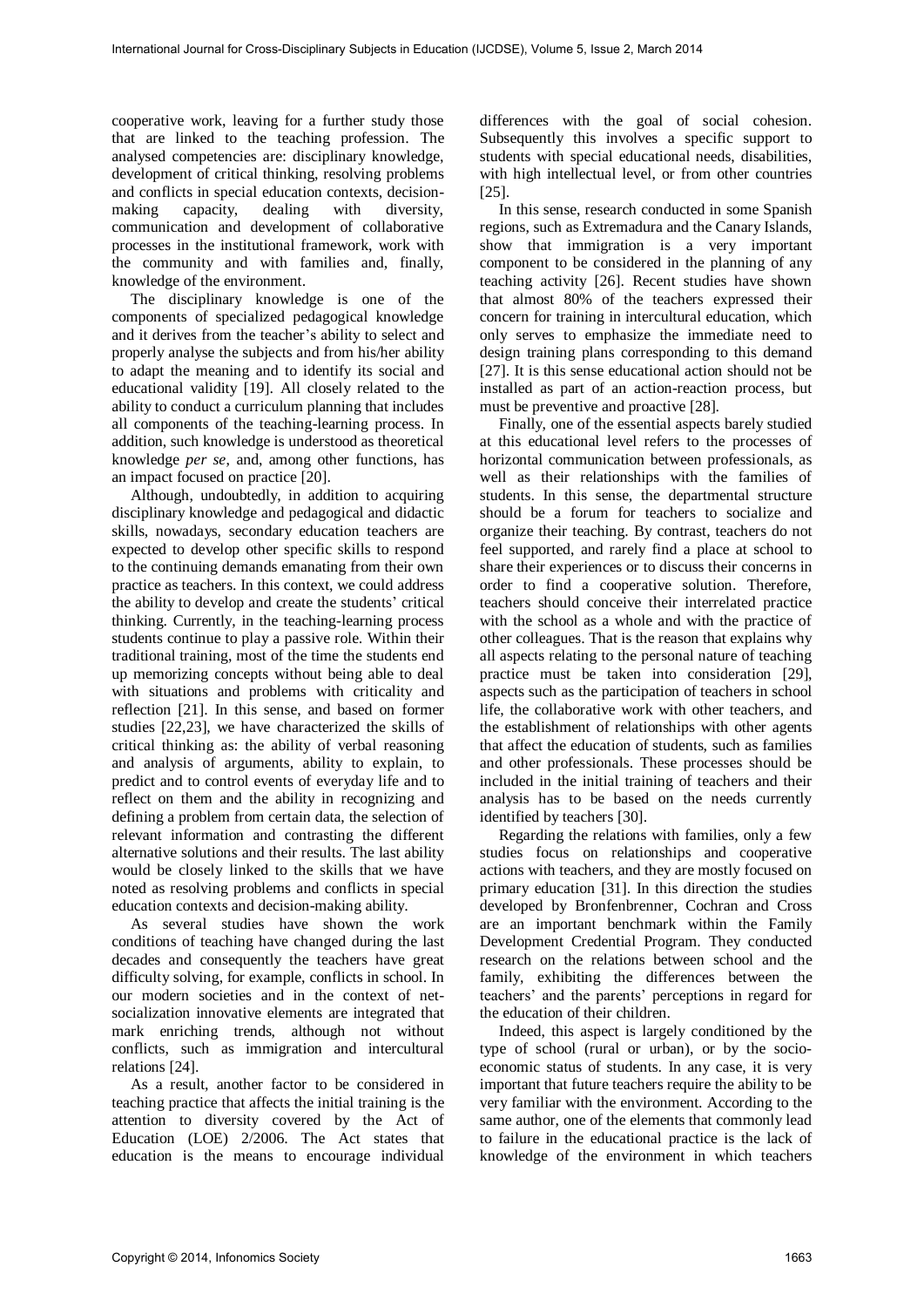develop their teaching (what students think, what aspects determine the dynamics of the classroom, etc.). Therefore, the most effective approach is to understand the complexity of factors that influence the dynamics of the classroom and to analyse and evaluate the importance of each of these factors in order to obtain the adequate climate and the learning outcomes to be achieved [32].

# **4. Methods**

#### **4.1. Participants**

In total 244 students (146 women and 98 men;  $M_{\text{age}} = 28.07$ ,  $SD = 4.73$  enrolled in the generic module of the MAES at the University of Seville, participated during the academic year 2010/2011 in this study. The vast majority of the surveyed students (86.1%) chose this Master's degree, as it is a requirement for future teaching in Secondary Schools after passing a state examination.

### **4.2. Instrument**

In order to elaborate the questionnaire, 74 items were created according to the objectives of our study. This initial generation of the items that composed the questionnaire was based on a literature review on the aspects raised in the objectives of this research. Subsequently, four experts conducted their evaluations independently from each other in order to discover difficulties related to the lack of relevance of the items, as well as to the format of the data. Several items were ambiguous or did not possess enough information for evaluation and were eliminated, thus respecting in total 64 items.

The failure to find a measuring instrument to assess all the dimensions led us to create this *ad hoc* questionnaire. All items are reflected in a Likert-type scale from 1 (*Strongly disagree*) to 7 (*strongly agree*). The reliability of the scale consisted of this 64-item scale was calculated with SPSS 18.0, obtaining a Cronbach alpha coefficient with an excellent value of  $\alpha$  = .939.

An exploratory factorial analysis extracted nine factors or dimensions that explain a total of 78,347% of the variance of the data. The factorial structure of the questionnaire proved to be stable and the nine dimensions represent very relevant aspects of initial teacher training for Secondary Education:

- Dealing with diversity
- Resolving problems and conflicts in special education contexts
- Previous experience of critical thinking
- Communication and development of collaborative processes in the institutional framework
- Knowledge of the environment
- Work with the community and with families
- Decision-making capacity
- Disciplinary knowledge
- Knowledge of critical thinking

# **5. Results**

In order to meet the proposed objectives, this R&D project contained four work packages (WP).

The first WP involved an analysis of the evolution of educational policies regulating the initial teacher training and the teaching practices in Spain. This analysis led us to conduct comparative studies with other European systems, for example Luxembourg, where a two-year induction phase combines concurrently one-year teaching practice in schools.

During the second and the third stage of our project, students enrolled in the Master's degree completed the before-mentioned questionnaire. The data collection and analysis still need to be completed through a second and third wave at the end of the project.

Finally, the fourth phase of the present study has not been implemented yet and it will focus on establishing proposals based on our results in order to help improving the teacher-training model for secondary schools in Spain.

#### **5.1. Descriptive results**

The descriptive analysis performed shows that in the first dimension *disciplinary knowledge*, the bestvalued item is previous theoretical training. The participants in our study claim to have a good previous training in their discipline with a mean score of *M*=5.29. But with an average of *M*=3.51 students report that their academic training prior to the MAES has not provided them with sufficient information on the prescribed legislative level in secondary curriculum, thus forming the weak point in this dimension. In relation to this first research objective it appears that from the theoretical point of view the students perceive have good knowledge of their subjects. In relation with the *practical* disciplinary knowledge participants affirm that their level is lower than the theoretical concepts of their subject. As for the set of rules in their subject (curriculum) the results indicate a clear deficiency among students of MAES. Concerning the average score of this dimension, it seems obvious that the students show an acceptable level of knowledge of their subject discipline (*M*=4.50) prior to enrolling to the MAES.

In relation to the dimension *previous experience in critical thinking*, the mean score is *M*=4.53. It should be highlighted that the participants in this study had a prior academic training that has enabled them to acquire acceptably different aspects of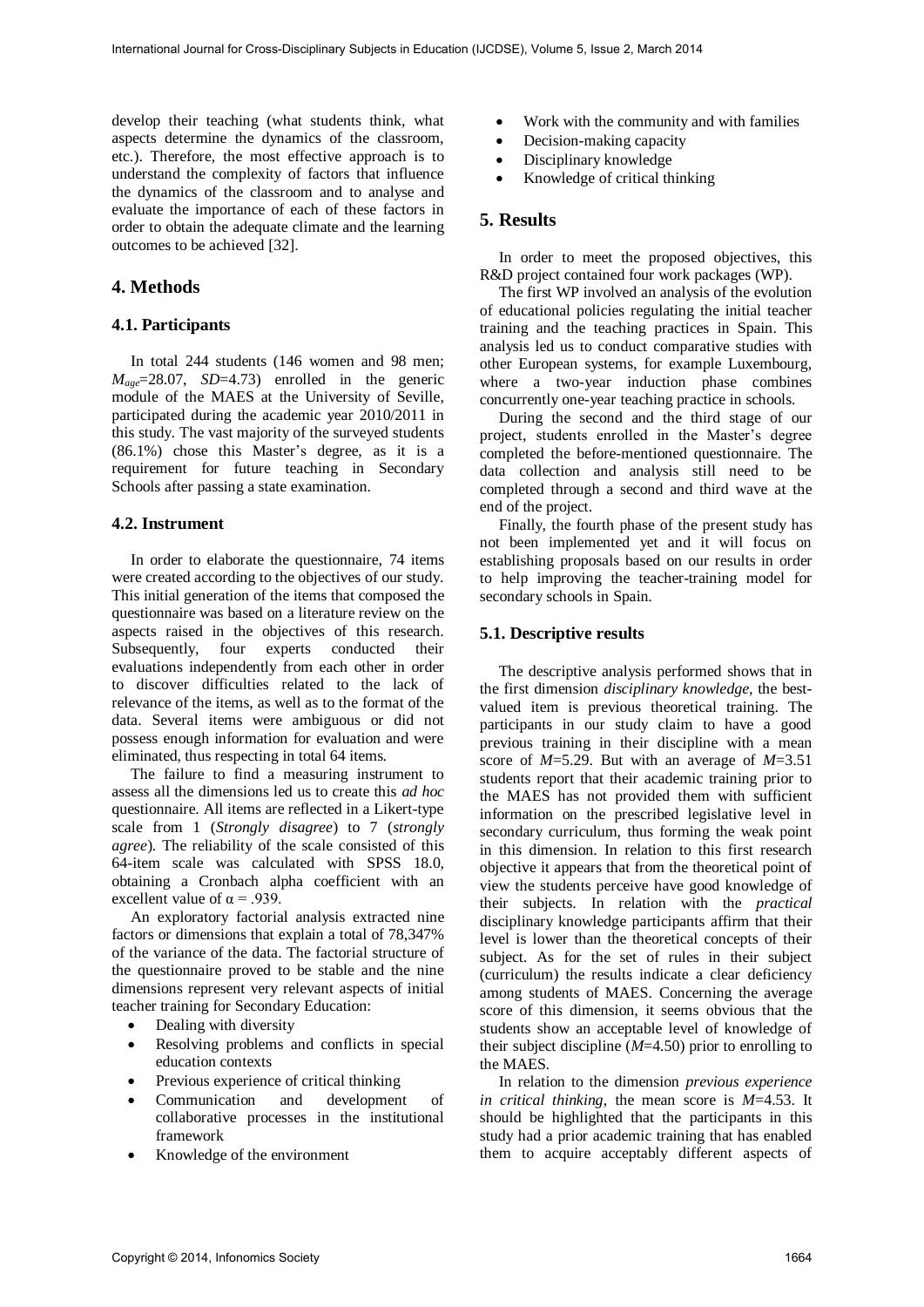working with critical thinking. Overall the results indicate (*M*=3.98) that they have little *knowledge about critical thinking*.

In relation to the objective to assess the knowledge possessed by participants in relation to *conflict situations* that can be found in their future practice as teachers, we see that all aspects are reaching an average less than four. From the results obtained and the fact that their initial training on how to solve problems and conflicts in difficult educational contexts (*M*=3.77) is incomplete, it can be stated that future teachers are not adequately prepared in this area and a future training activity should include these aspect to ensure adequate preparation.

Similarly, certain gaps are identified in relation to the *capacity of decision-making* in order to resolve such conflicts, and other special situations (*M*=3.99). The students feel that their training has not provided them with adequate skills with respect to this dimension (*M*=3.34).

Another objective of this study was to determine the level of normative, theoretical and practical knowledge on the various elements associated with *attention to diversity*. The descriptive results show very little knowledge about this issue, and this is reflected in low scores in all aspects and consequently in the average score (*M*=2.77). Given the increasing influx of immigrants to Spain and consequently to the educational centres, we believe that future teachers should be better prepared to meet this challenge. Similarly, an appropriate level of knowledge on this dimension would provide future teachers specific tools to support students with special educational needs, disabilities, and high intellectual abilities.

The dimension of *communication and collaborative processes in the institutional framework* achieves the highest average score of all dimensions (*M*=5.34). This result leads to state that the level of knowledge on this subject is quite good among the participants in our study.

Finally it was aimed to analyse the knowledge that future teachers have in relation to the *ability to work and interact with families* and the *knowledge of the environment*. Working with family is between the lower dimensions of full scale (*M*=3.31). Again the students feel they have few skills acquired in their previous training with respect to this question (*M*=2.79). Within the last dimension *knowledge of the environment*, it can be seen that the least valued aspect is again insufficient academic background on this dimension  $(M=2.79)$ .

### **5.2. Analysis of official reports**

At the University of Seville the first edition of MAES launched for the academic year 2009-2010. As reflected in the official report, the second edition,

with about 500 students, substantially improved the first one: teaching was included in the course load of the involved teacher and organizational aspects were improved. The reports that have been released over the years have been based on information gathered from some of the coordinators of each of the modules, from meetings with teachers and the legal representatives of students and other administrative staff's comments involved in the MAES.

The main deficiencies identified by the students in these first editions provide evidence that a high percentage of students do not perceive that they are being offered in some subjects content they consider useful for their future professional development.

Students complained about issues such as the fragmentation of some subjects and the repeating of contents in several subjects, which stands out as a significant lack of coordination among the faculty members who taught in the Master's degree.

Occasionally, students completed a complaint form about the training of the teachers who teach in the MAES, revealing that in this case they did not have enough training to teach the module.

Finally, one issue to highlight is the period of teaching practice. Students generally point to the work of the professional tutors at school as "highly satisfactory", which shows that, as a subject of the MAES, it appears to meet the expectations of the students and the training expectations.

Moreover, the ANECA published in 2012 a document that was posted to inform about the situation of the MAES after its launch in the Spanish universities, both public and private. In this report, one of the key issues that were reflected concerns weaknesses identified in relation to the issue of competences. As the application of the paradigm of basic competences (PCB) is required for Secondary Education Teachers, the teachers involved in the MAES should also be required to use them in their teaching. In this sense, the teaching-learning process and the assessment should be referred to one or more of the eleven competencies listed in the Order ECI/3858/2007 [33].

Therefore, in the ANECA report, the requirement in the LOE (*Ley Orgánica de Educación* - Law of Education) in relation to teacher training states that an adequate training must be guaranteed to meet the challenges of the educational system, to adapt the teachings to the new requirements and to ensure the acquisition of all the competencies specified in the Order ECI/3858/2007, which forces to plan the teaching-learning processes in order to ensure coherence and coordination of the lessons taught in the Master's degree.

Some other weaknesses were identified in the MAES at the Spanish universities. Many overlapping of content occurs between the different subjects of the MAES's modules. The number of teachers who teach a course should be taken into account. If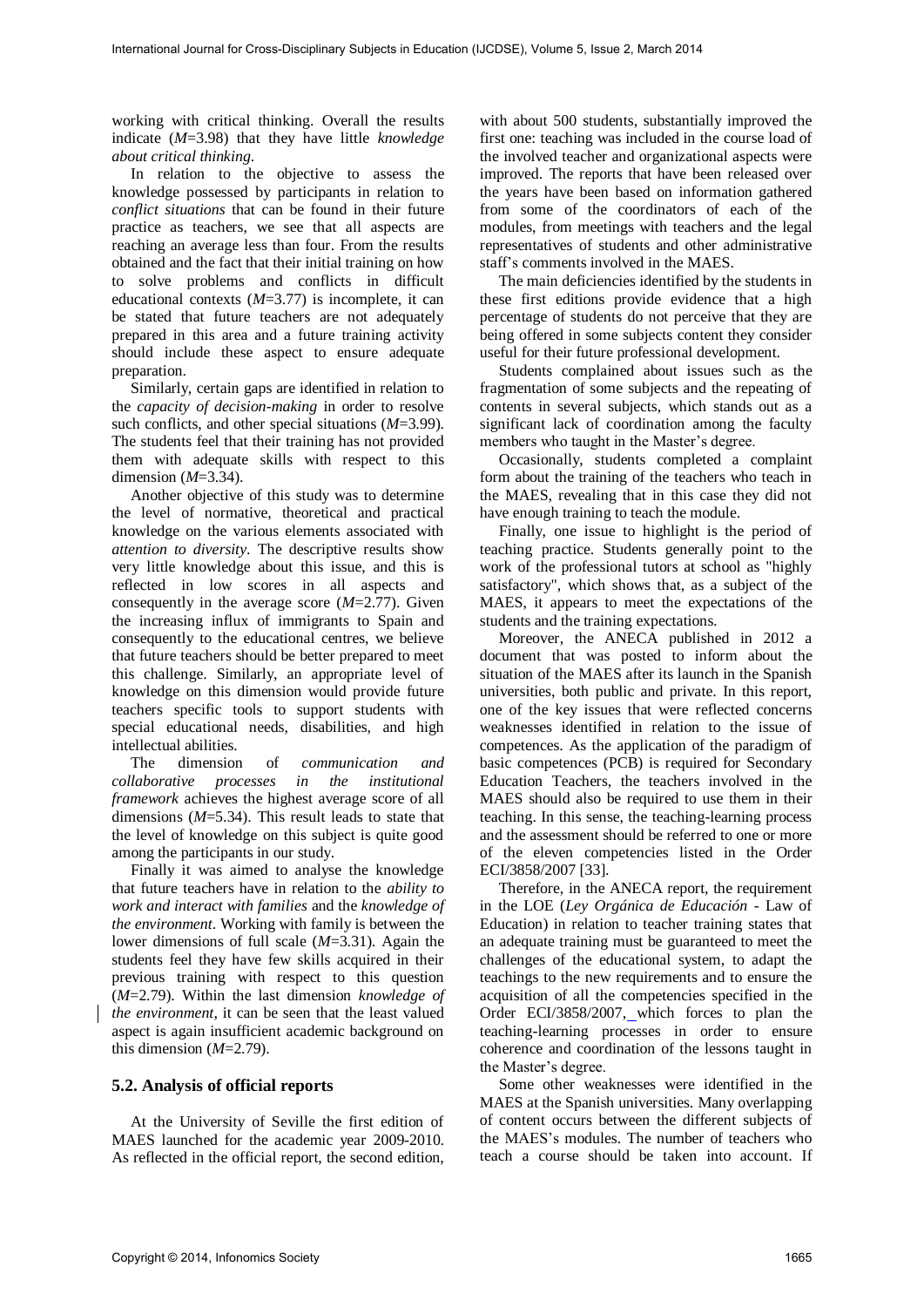several teachers share a subject, the problems of overlapping and incoordination increase. The methodology and training activities, particularly in view of the graduates, are quite traditional and not related to a future application in teaching practice. Generally, students valued very positively the period of teaching practices, and as they perceive it as the most productive teaching module.

# **6. Conclusions**

A quickly changing society has meant that teachers in Spain have found themselves facing a range of new challenges in the classroom. Among the most significant, has been the inclusion of children with special educational needs into schools and the increase in the numbers of students from different ethnic and cultural backgrounds. New technologies have emerged and influence the way young people communicate and learn and teachers have been required to adjust their teaching to this new reality. An increasingly diverse society, altering family structures and the rise of new social problems have added to the complexity of the teacher's role [34].

After the present study, we can conclude that the results allow us to obtain a generalized view of the future professional training profile of Secondary Education Teachers as well as of the situations that involve the development of the recent compulsory Master's degree. Indeed, the participants in this study responded that what they mainly claim is the acquisition of certain skills and competencies focused primarily on the practical exercise. This fact is not only shown through the result of questionnaires, but also evidenced by the analysis of the official documents that completed this study. These documents also reflect that the theoretical training module of the Master's degree does not offer the students enough skills to face their future teaching practice. The students do not only perceive this issue while they are studying the MAES, but also the final reports coincide.

In relation to the teaching practices during the Master's degree, the results of our research again agree with the data obtained from the reports. The students affirm that they indeed learn skills that are considered useful for their future teaching. The existence of professional and academic tutors, and certainly if there is good coordination between them, is providing an essential element for the training process of our future teachers. Certainly the theoretical training is fundamental, but it might be necessary to check if the contents that are actually taught are responding to the skills and competencies established in the curricula of each of the theoretical modules. Consequently, as it has been demonstrated in the present study, it is essential to start working on coordinating the content and the subjects.

Finally we believe that in response to the needs identified in both the results obtained from the questionnaires, and after analysing the reports, the practical teaching experience is crucial, compared to other content that are being offered in some modules of the Master's degree. This is also confirmed by other studies of the MAES that have been recently published and undertaken at the *Universidad Autónoma* and the *Universidad Pontíficia Comillas*, both in Madrid [35]. Data from our study have precisely shown that participants have clearly perceived more shortcomings in the practical and regulatory aspects controlling this teaching practice. Reconsidering the abilities, skills and attitudes acquired in their training prior to the Master's degree, the participants in this research outline the flaws of such training, manifested by the level of knowledge on the different aspects that were collected through the questionnaire.

# **7. Acknowledgment**

The work described in this report was undertaken by a research group from the Faculties of Educational Sciences at the Universities of Seville and Malaga (Spain) and is being supported by a grant from the Ministry of Science and Innovation (Spain), Ref.: EDU2011-28946.

# **8. References**

[1] P. McKenzie, P. Santiago, P. Sliwka and H. Hiroyuki, Teachers matter: Attracting, Developing and Retaining Effective Teachers, OECD, Paris, 2005.

[2] J. Enders et al., The Extent and Impact of Higher Education Curricular Reform Across Europe, Center for Higher Education Policy Studies, Enschede, 2006. http://ec.europa.eu/education/pdf/doc240\_en.pdf

[3] J. Bauer and M. Prenzel, "European Teacher Training Reforms". Science, 336, 2012, pp. 1642-1643.

[4] J. Looney and J. Gordon, "On becoming a teacher: a lifelong process". European Journal of Education, 46, 2011, pp. 433-439.

[5] OECD, Education and training policy. Paris, 2005. http://www.oecd.org/edu/school/34990905.pdf

[6] EURYRDICE, The teaching profession in Europe: Profile, trends and concerns. Report I: Initial training and transition to working life, Brussels, 2004.

[7] M. Casas, "La formación del profesorado diseñada por la LOGSE. Experiencias formativas de geografía e historia a través de los CCP experimentales". Íber. Didáctica de las Ciencias Sociales, Geografía e Historia, 42, 2004, pp. 57-67.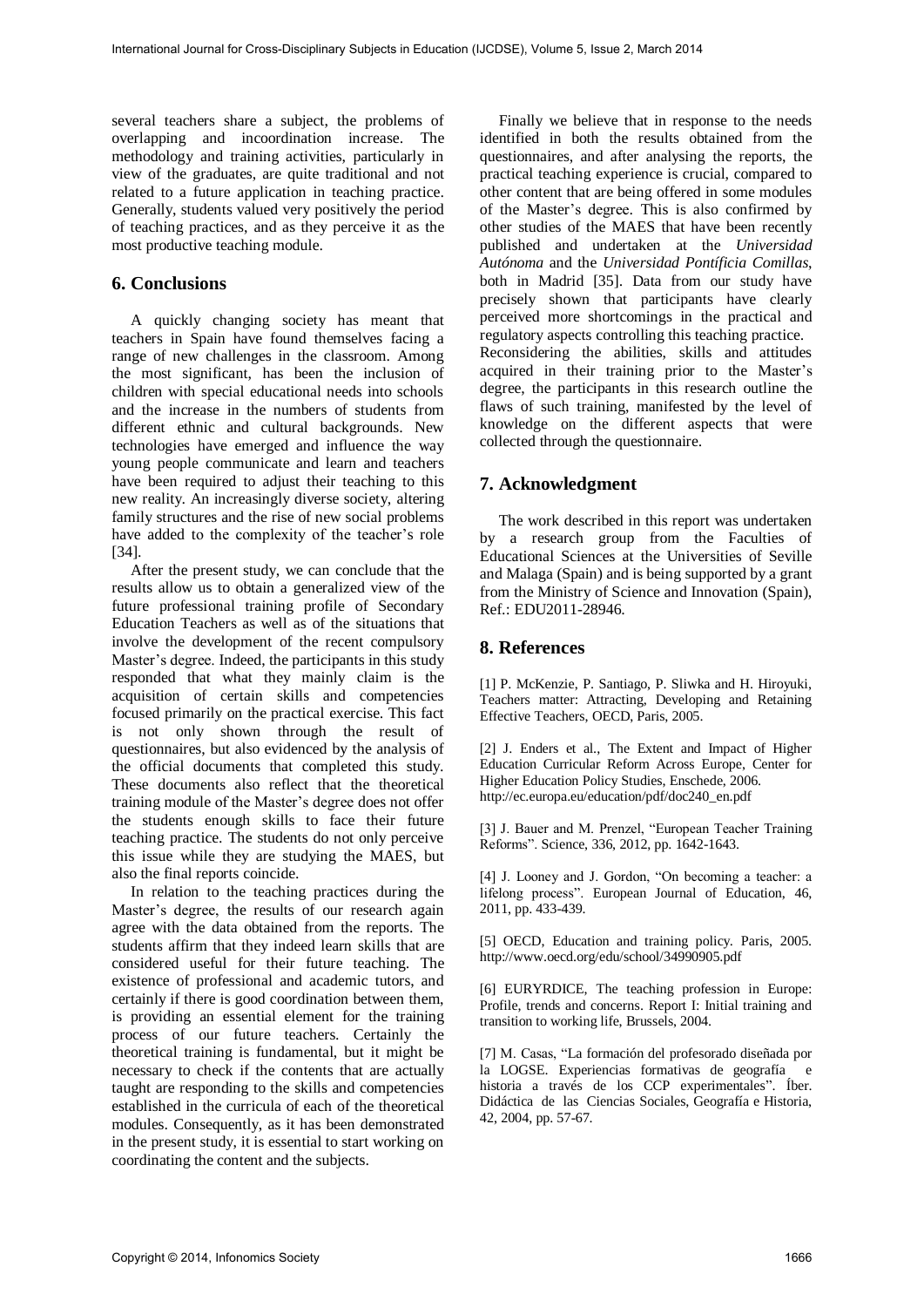[8] J. Marrero, "Lecciones aprendidas de la experiencia del Curso de Cualificación Pedagógica (CCP) en la Universidad de la Laguna (1995-2008)". Monográficos Escuela, 2008, pp. 21-32.

[9] F. Imbernón, "La formación inicial del profesorado de secundaria ¿sigue siendo un tema pendiente?" Aula de Innovación Educativa, 161, 2007, pp. 5-6.

[10] M. Gonzalez Sanmamed, "Una nueva oportunidad para la formación inicial del profesorado de Educación Secundaria". Revista de Educación, 350, 2009, pp. 57-78.

[11] P. Laursen, Student Teachers' Conceptions of Theory and Practice in Teacher Education". Paper presented at the biannual ISATT conference, Brock University, July, 2007. http://www.isatt.org/.../Laursen\_StudentTeachersConcepti onsofTheoryan dpractice.pdf

[12] S.H. Feinman-Nemser, "Teacher learning: How do teachers learning to teach?" In: M. Cochran-Smith, S.H. Feinman-Nemser, D.J. McIntyre and K.E. Demers, (Eds.) Handbook of Research on Teacher, 2008, pp.45-69.

[13] C. Marcelo, "Formalidad e informalidad en el proceso de aprender a enseñar". Revista de Educación, 350, 2009, pp. 31-55.

[14] Secretariado de Máster Universitario, "Memoria-Informe de valoración del Master Universitario en Profesorado de Enseñanza Secundaria Obligatoria y Bachillerato, Formación Profesional y Enseñanzas de Idiomas (MAES). Segunda edición: curso 2010-2011". Centro Internacional de Postgrado y Doctorado, Universidad de Sevilla, 2012.

[15] P.H. Perrenoud, Diez nuevas competencias para enseñar. Barcelona: Graó, 2004.

[16] M. Zabalza, Competencias docentes del profesorado. Calidad y desarrollo profesional. Madrid: Narcea, 2003.

[17] L. Buendia, et al., "Valoración por parte del alumnado de las competencias que se pretenden conseguir con el Master Universitario del Profesorado de Educación Secundaria Obligatoria, Bachillerato, Formación Profesional y Enseñanzas de Idiomas". Bordón, 63, 2011, pp. 57-74.

[18] A. Nóvoa, "Para una formación de profesores construida dentro de la profesión". Revista de Educación, 350, 2009, pp. 203-218.

[19] F. Imbernón, La formación y el desarrollo profesional del profesorado. Hacia una nueva cultura profesional. 6ª edición. Barcelona: Graò, 2004.

[20] K. Smith and E. Hodson, "Theorising practice in initial teacher education". Journal of Education for Teaching, 36, 2010, pp. 259-275.

[21] K. Zeichner, "Rethinking the Connections Between Campus Courses and Field Experiences in College- and University-Based Teacher Education". Journal of Teacher Education, 61, 2010, pp. 89-99.

[22] A.M. Nieto, C. Saiz and B. Orgaz, "Análisis de las propiedades psicométricas de la versión española del HCTAES-Test de Halpern para la evaluación del pensamiento crítico mediante situaciones cotidianas". Revista Electrónica de Metodología Aplicada, 14, 2009, pp. 1-15.

[23] M.J. Beltrán and N.Y. Torres, "Caracterización de habilidades de pensamiento crítico en estudiantes de educación media a través del Test HCTAES". Revista del Instituto de Estudios en Educación Universidad del Norte, 11, 2009, pp. 66-85.

[24] L. Darling-Hammond, "Teacher Education and the American Future. Journal of Teacher Education, 61, 2010, pp. 35-47.

[25] R. Castaño, "El Curriculum y la Atención a la Diversidad en las etapas de la Educación Básica, Primaria y Secundaria Obligatoria, en el marco de la Ley Orgánica de Educación". Hekademos: Revista educativa digital, 6, 2010, pp. 5-26.

[26] A.J. Baigorri, M. Chaves and R. Fernández, "Yo y el otro: actitudes ambivalentes hacia la inmigración entre los estudiantes de secundaria en Extremadura". Aposta: Revista de ciencias sociales, 9, 2004, pp. 1-11.

[27] M.A. Calatayud, "Formación en Educación Intercultural: la voz del profesorado". Aula abierta, 88, 2006, pp. 73-84.

[28] F. Molina, "Nuevos conflictos sociales y su presencia educativa: análisis sociológico y reflexiones para la intervención". C & E: Cultura y educación, 17, 2005, pp. 213-223.

[29] J.M. Escudero, "La formación del profesorado de Educación Secundaria: contenidos y aprendizajes docents". Revista de Educación, 350, 2009, pp. 79-103.

[30] M. Cochran-Smith and C. Power, "New Directions for Teacher Preparation". Educational Leadership, 67, 2010, pp. 6-13.

[31] C. Forest and F.J. García Bacete, Comunicación cooperativa entre la familia y la escuela. Valencia: Edicions Culturals Valencianes, S.A., 2006.

[32] J.M. Esteve, "La formación de profesores: bases teóricas para el desarrollo de programas de formación inicial". Revista de Educación, 350, 2009, pp. 15-29.

[33] ANECA, Sobre la implantación del Máster Universitario de Formación del Profesorado de Educación Secundaria Obligatoria, Bachillerato, Formación Profesional y Enseñanza de Idiomas. Análisis de situación y propuestas de mejora, Madrid, 2012. http://www.didactica-ciencias

sociales.org/posgrado\_fitxers/Informe\_Master\_Secundaria -ANECA.pdf